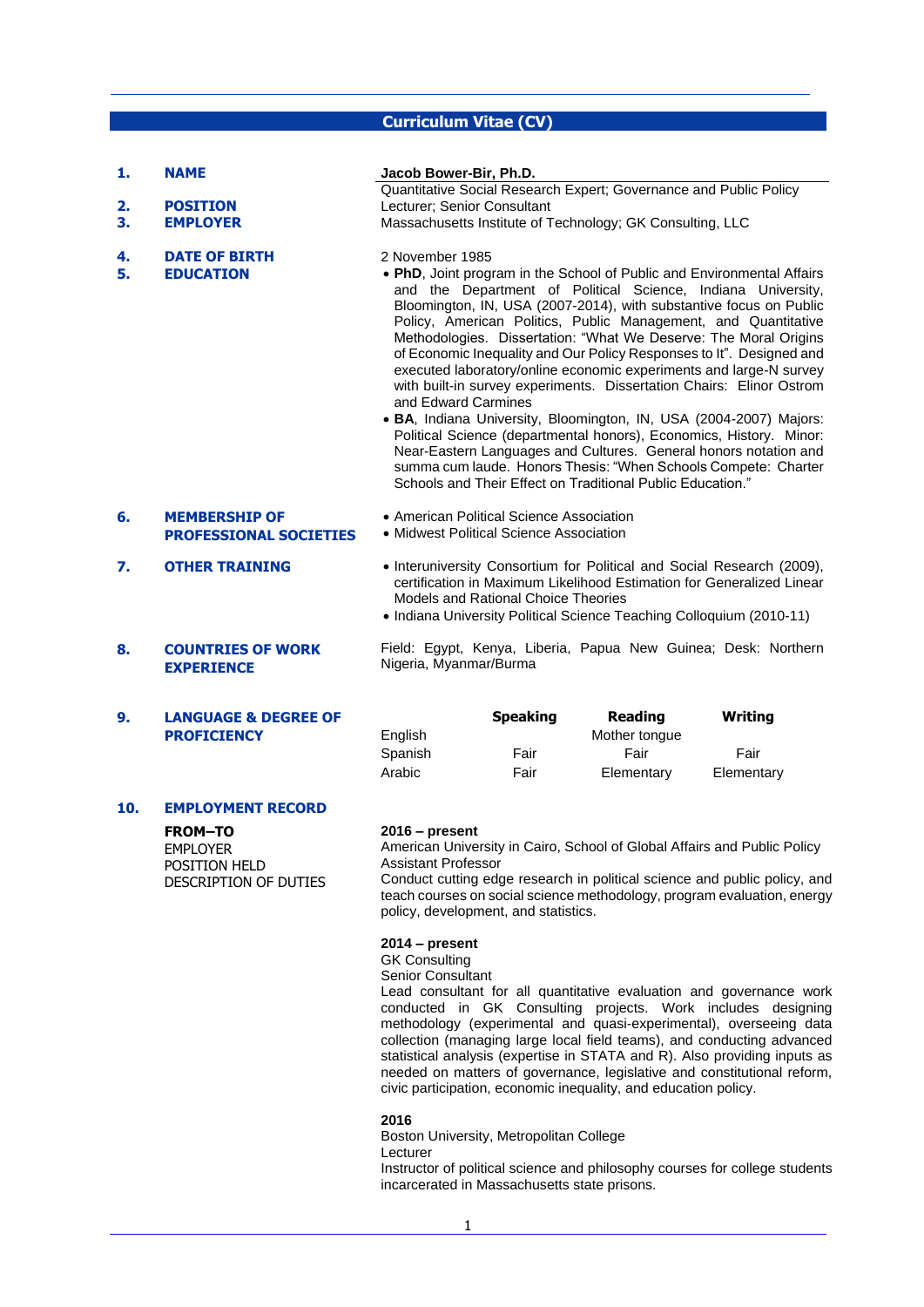## **2015**

Massachusetts Institute of Technology, Political Science Department Lecturer

Instructor of political science and public policy courses, cross-listed with the Department of Urban Studies and Planning.

#### **2005 – 2014**

Indiana University Bloomington and IUPUI University Instructor

Design and teach courses to graduate and undergraduate student in the Department of Political Science and the School of Public and Environmental Affairs. Courses independently taught include graduatelevel statistics, the politics of environmental and economic sustainability, and the American presidency. Courses taught as an associate instructor include microeconomics, social science research methodologies, the politics of gender and sexuality, and the politics of genocide and political violence.

#### **2007 – present**

Indiana University Bloomington Research Assistant Theory building and data analysis with advanced faculty on a variety of research projects.

#### **2007**

Liberian Collections Project Research Assistant Assist Liberian Governance Commission with land reform initiative and assist Hague researchers with archival analysis of Charles Taylor's rule.

Design and implement representative survey, and analyze subsequent data on gender issues / VAWG

Train and provide on-the-ground QA of local field teams in the collection of quantitative data using electronic tablets, and in the collection of qualitative data through elite interviews and focus groups

Conducting interviews with senior staff, government and market officials; police

Design and implement representative survey, and analyze subsequent data on gender issues / women's' economic empowerment and skills

Train local field teams in the collection of quantitative data using electronic tablets, and in the collection of qualitative data through elite interviews and focus groups

Advising ongoing M&E processes for RCT on girls' education

Identify barriers to statistical rigor and propose actionable improvements to future sampling strategies

### **11. DETAILED TASKS ASSIGNED 12. WORK UNDERTAKEN THAT BEST ILLUSTRATES CAPABILITY TO HANDLE THE TASKS ASSIGNED (selected)**

**Year:** March 2015 – November 2015

**Location:** Papua New Guinea

**Client:** GK Consulting for UNWOMEN Papua New Guinea

**Position Held:** Senior Field Researcher / Quantitative Lead

**Activities Performed:** Responsible for creation and revisions of survey instrument and sampling framework for 800-person study on violence against women and girls / market safety across three markets and public transportation system in Port Moresby. Trained field teams in administration of quantitative survey using electronic tablets, and in the execution of long-format qualitative methods such as elite interviews and focus groups. Monitored fieldwork for duration of data collection, conducting own higher-level interviews. Analyzed quantitative data (including running regressions) provided inputs to qualitative data, and assisted in writing reports.

**Year:** December 2014 – February 2015 **Location:** Liberia **Client:** GK Consulting for UNWOMEN Liberia

**Position Held: Quantitative Analyst and Field Team Trainer** 

**Activities Performed:** Assist in creation of survey instrument and sampling framework for 1000-person survey across five counties. Train field teams in administration of quantitative survey using electronic tablet, and in the execution of long-format qualitative methods such as elite interviews and focus groups. Monitor field and advise field collection of data. Analyze data and assist in writing the final report.

**Year:** November 2014 – January 2015 **Location:** Home-based / Northern Nigeria **Client:** DFID / PWC / Coffey / Coca Cola Corp , ENGINE Nigeria **Position Held:** Senior Technical Advisor **Activities Performed:** Evaluate previous monitoring and evaluation of the ENGINE Nigeria project. Identify and correct data errors and analyze available data. Critique sampling strategy, identify obstacles to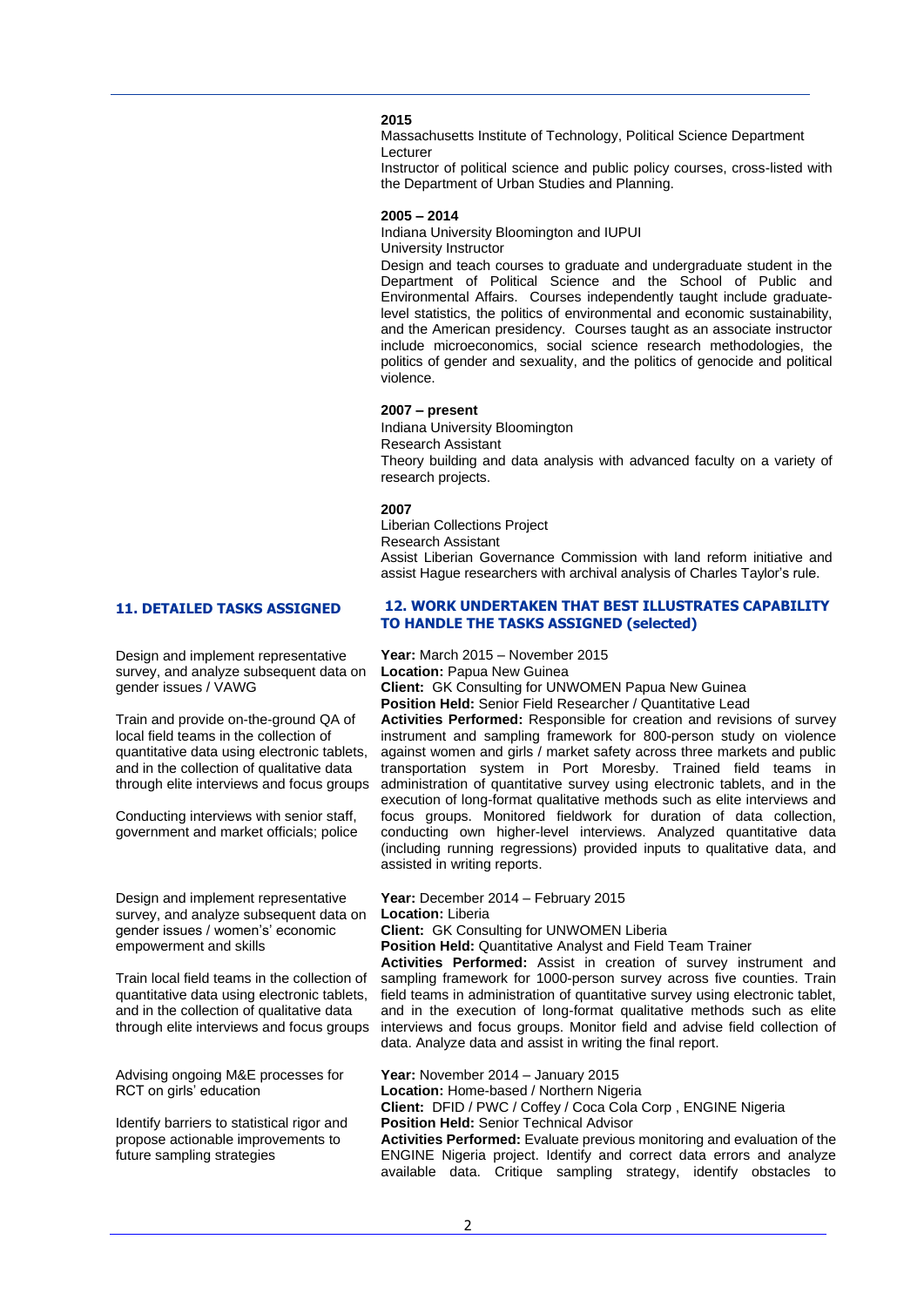|                                                                                                                                                                                                                                                   | generalizability of sample, and propose alternative sampling strategies for<br>future monitoring and evaluation, revising surveys and field methodologies.                                                                                                                                                                                                                                                                                                                                                                                                                                                                                                                                                                                                                                                                                              |
|---------------------------------------------------------------------------------------------------------------------------------------------------------------------------------------------------------------------------------------------------|---------------------------------------------------------------------------------------------------------------------------------------------------------------------------------------------------------------------------------------------------------------------------------------------------------------------------------------------------------------------------------------------------------------------------------------------------------------------------------------------------------------------------------------------------------------------------------------------------------------------------------------------------------------------------------------------------------------------------------------------------------------------------------------------------------------------------------------------------------|
| Advising high-level government officials<br>on issues of democratic governance and<br>citizen participation<br>Liaising with international donors on aid<br>projects targeting corruption, capacity<br>building, and post-conflict reconciliation | Year: May 2009 - July 2009<br><b>Location: Liberia</b><br><b>Client:</b> Liberian Governance Commission<br><b>Position Held: Research Associate</b><br><b>Activities Performed:</b> Counsel senior members of the Liberian<br>Governance Commission and administration on matters of democratic<br>governance in a post-conflict society. On-site meetings with project<br>leaders in rural communities. Liaising with international donors (e.g., Soros<br>Foundation and Millennium Challenge Corporation) and advising them and<br>beneficiaries on multi-million dollar development projects aimed at local<br>capacity building, post-conflict reconciliation, and government corruption.                                                                                                                                                          |
| Interview community leaders about<br>previous conflicts on potential for<br>resurgent conflict<br>Assess violence-prevention measures                                                                                                             | Project Name: Kenyan Election Conflict<br>Year: June 2012 - August 2012<br>Location: Eldoret, Kenya<br>Main project features: Ascertain primary sources of tension leading up to<br>and following civil unrest during Kenya's national elections<br><b>Position Held: Researcher</b><br>Activities Performed: Interview community leaders in areas of Kenya<br>most effected by previous post-election violence and gauge ongoing<br>initiatives meant to prevent or lessen the outbreak of similar violence in<br>the coming elections.                                                                                                                                                                                                                                                                                                                |
| Research and offer recommendations<br>regarding educational guarantees in the<br>constitutional draft                                                                                                                                             | Project Name: Burmese Federal Constitution Drafting and Consulting<br>Committee<br>Year: January 2008 - May 2008<br>Location: Home-based<br><b>Client:</b> Center for Constitutional Democracy in Plural Societies<br>Main project features: With the aid of legal scholars, committee members<br>met to draft a document meant to one day serve as the basis for a<br>Constitution of the Federal Union of Burma.<br><b>Position Held: Research Assistant</b><br>Activities Performed: Summarize the history of formal education in<br>Burma, assess competing educational guarantees in the draft Burmese<br>Constitution, conduct a trans-geographic and trans-historical survey of<br>similar constitutional guarantees, and educate committee members on the<br>economic, political, and philosophical tenets of different educational<br>systems. |
| Archival research on executive authority<br>over federal land<br>Recommendation on legal and social<br>consequences of land reform initiatives                                                                                                    | Project Name: Preserving Liberian Deeds Registry<br>Year: May 2007 - January 2008<br><b>Location: Home-based</b><br><b>Client:</b> Liberian Collections Project<br>Main project features: Collect, organize, and digitize Liberian land<br>records following years of civil war.<br><b>Position Held: Research Assistant</b><br>Activities Performed: Archival research on the Liberian president's<br>executive prerogative to allocate and gift federal land. Recommendation<br>on potential legal and social disputes likely to arise from proposed land<br>reform policies.                                                                                                                                                                                                                                                                         |
| Investigate cross-national, inter-agency<br>cooperation using discourse analysis<br>and decision-making theories                                                                                                                                  | Project Name: Behavioral Underpinnings of U.S.-Russian Cooperation in<br><b>International Space Station Operations</b><br>Year: April 2013 - September 2013<br>Location: Home-based<br>Client: Academic research project<br>Main project features: Investigate the theoretical and operational<br>differences in NASA and Roscosmos decision-making procedures.<br><b>Position Held: Research Assistant</b><br>Activities Performed: Coding and discourse analysis of communications<br>between officials from the Mission Control centers of the U.S. National<br>Aeronautics and Space Administration (NASA) and the Russian Federal<br>Space Agency (Roscosmos).                                                                                                                                                                                     |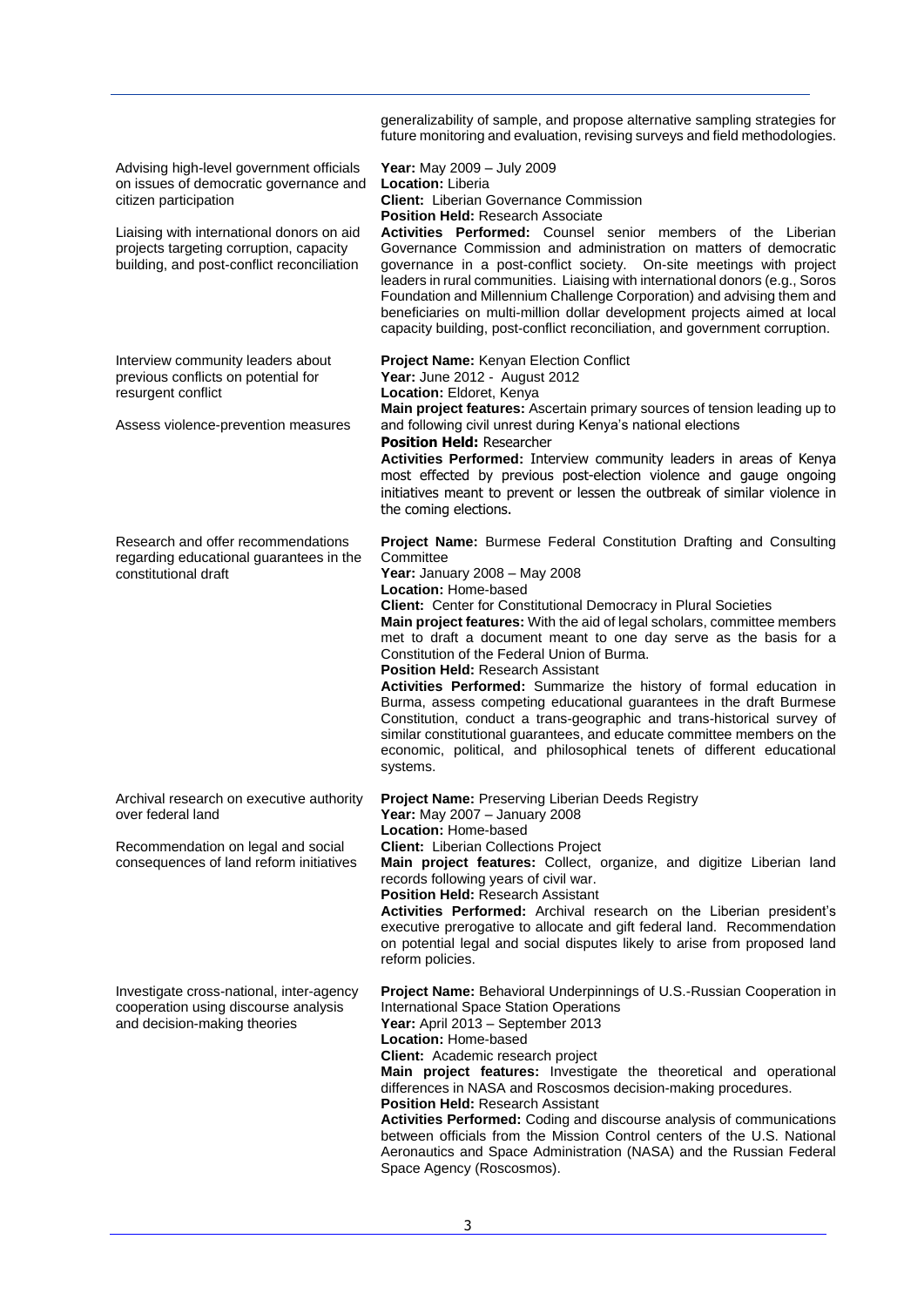| Predict legislative and policy outcomes<br>using spatial models of social choice | <b>Project Name: Predicting Majority Rule Outcomes</b><br>Year: August 2007 - September 2013<br>Location: Home-based                                                                                                                                                                                                                                                                                                                                                                                                                                                                                                                                                                                                                                                                                                                                                                                                                                                          |  |
|----------------------------------------------------------------------------------|-------------------------------------------------------------------------------------------------------------------------------------------------------------------------------------------------------------------------------------------------------------------------------------------------------------------------------------------------------------------------------------------------------------------------------------------------------------------------------------------------------------------------------------------------------------------------------------------------------------------------------------------------------------------------------------------------------------------------------------------------------------------------------------------------------------------------------------------------------------------------------------------------------------------------------------------------------------------------------|--|
| Cross-national, quantitative comparison<br>of legislative systems and behavior   | Client: Academic research project<br>Main project features: Apply the theoretical concept of the Uncovered Set<br>to laboratory and real-world legislatures as a predictor of policy outcomes.<br><b>Position Held: Research Assistant, Co-author</b><br>Activities Performed: Analyze legislative data from multiple North<br>America and Eastern and Western European nations using cutting-edge<br>modeling techniques of legislative behavior. Develop methodologies for<br>comparing different majority rule prediction techniques. Co-author an<br>academic article testing the merits of competing tools for majority rule<br>prediction.                                                                                                                                                                                                                                                                                                                              |  |
| Recommendation on the privatization of<br>major public assets                    | Project Name: Committee on the Monetization and Privatization of<br>University Parking Operations<br>Year: May 2012 - December 2013                                                                                                                                                                                                                                                                                                                                                                                                                                                                                                                                                                                                                                                                                                                                                                                                                                           |  |
| Analysis of long-term budgeting<br>forecasts                                     | Location: Home-based<br><b>Client: Indiana University</b>                                                                                                                                                                                                                                                                                                                                                                                                                                                                                                                                                                                                                                                                                                                                                                                                                                                                                                                     |  |
| Address and convey stakeholder input                                             | Main project features: Recommend to the President and Trustees of<br>Indiana University whether parking facilities should be monetized, whether<br>parking operation should be privatized, and-in the event of neither-how                                                                                                                                                                                                                                                                                                                                                                                                                                                                                                                                                                                                                                                                                                                                                    |  |
| Communicate to stakeholders all<br>findings and recommendations                  | the university might lessen predicted budget constraints.<br><b>Position Held: Committee Member</b><br>Activities Performed: Help evaluate the findings of third party financial                                                                                                                                                                                                                                                                                                                                                                                                                                                                                                                                                                                                                                                                                                                                                                                              |  |
| Investigate similar operations at peer<br>institutions                           | advisors (Goldman Sachs) regarding the multi-decade, multi-million dollar<br>lease of Indiana University parking facilities, and the privatization of<br>university parking operations. Help direct and evaluate a competing<br>financial analysis undertaken by the Indiana University Treasurer. Advise<br>fellow committee members on the economic and environmental aspects of<br>parking monetization and privatization. Liaise with community and<br>university stakeholders, and convey their concerns to fellow committee<br>members. Help retain a third party transportation advisor and evaluate<br>their transportation demand management study. Investigate parking<br>operations and facilities at peer institutions. Work with fellow committee<br>members to design alternative management of parking assets so as to<br>retain their public character, generate increased revenue, and lessen their<br>adverse impact on social and economic sustainability. |  |
| Provide detailed, high-resolution<br>economic forecasts for multiple sectors     | Project Name: Scalable Energy-Economy Model for Regional and Sub-<br>Regional Analysis<br>Year: May 2013 - present                                                                                                                                                                                                                                                                                                                                                                                                                                                                                                                                                                                                                                                                                                                                                                                                                                                            |  |
| Provide detailed energy cost and<br>consumption forecasts                        | Location: Home-based<br>Client: Academic research project with occasional private clients<br>Main project features: Develop and implement an innovative econometric                                                                                                                                                                                                                                                                                                                                                                                                                                                                                                                                                                                                                                                                                                                                                                                                           |  |
| Execute and troubleshoot data analysis<br>on high-performance computing systems  | approach for modeling (i) how national or state energy policies affect state<br>and sub-state economic outcomes, and (ii) how economic response affects                                                                                                                                                                                                                                                                                                                                                                                                                                                                                                                                                                                                                                                                                                                                                                                                                       |  |
| Liaise with and energy providers and<br>state economic forecasters               | the performance of energy policies.<br>Position Held: Research Assistant, Co-author<br>Activities Performed: Assist in the collection and preparation of multi-<br>year, multi-sector data for analysis. Generate and evaluate models<br>showing the interplay of economic sector performance and energy<br>consumption and policy. Work with a team of researchers to integrate sub-<br>state, sub-sector models into a larger model of state and regional economic<br>and energy performance. Forecast future economic performance and<br>energy consumption and predict the effects of specific government policies<br>(e.g., carbon tax) on those variables. Assist in the writing of theoretical,<br>methodological, and empirical findings. Help disseminate findings to state<br>economic forecasters and private energy providers.                                                                                                                                    |  |
| Application of economic theory to school<br>reform policies                      | Project Name: When Schools Compete: Charter Schools and Their<br><b>Effects on Traditional Public Education</b><br>Year: August 2006 - May 2007                                                                                                                                                                                                                                                                                                                                                                                                                                                                                                                                                                                                                                                                                                                                                                                                                               |  |
| Quantitative analysis of student<br>performance across a range of school         | Location: Home-based<br>Client: Academic research; Indianapolis Public Schools                                                                                                                                                                                                                                                                                                                                                                                                                                                                                                                                                                                                                                                                                                                                                                                                                                                                                                |  |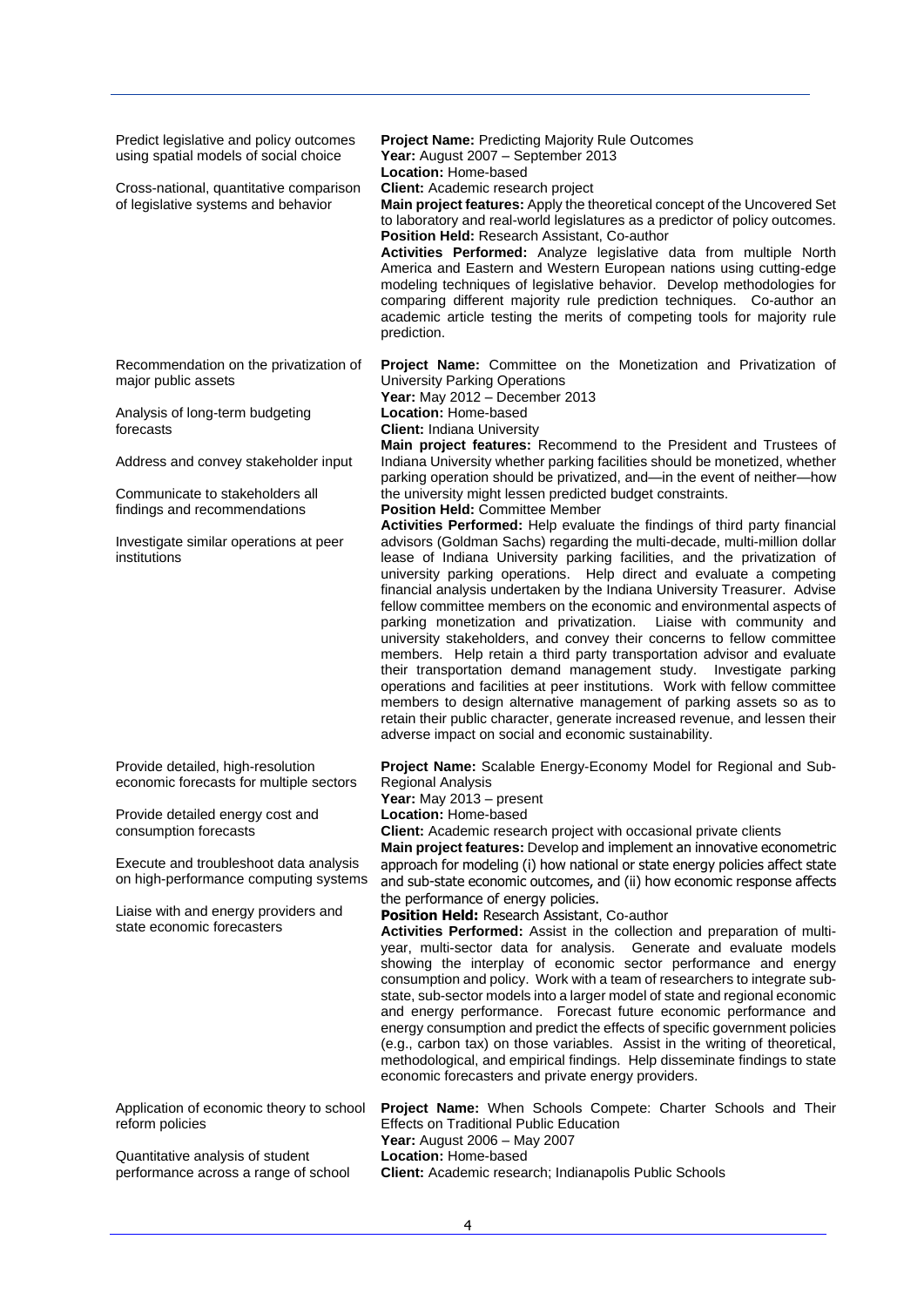| types while controlling for student<br>demographics<br>Qualitative research into the legislative<br>history and bureaucratic management of<br>charter schools                                            | Main project features: Broadly evaluate the effects on charter school<br>reforms on the traditional public education system, and specifically assess<br>the ability of Indianapolis charter schools to educate minority and<br>economically disadvantaged students.<br>Position Held: Author<br><b>Activities Performed:</b> Conducted semi-structured interviews with Indiana<br>and Georgia legislators who championed and opposed charter reform.<br>Conducted semi-structured interviews with Indianapolis and Atlanta<br>educators and government officials actively working on charter reform.<br>Applied economic and social theory to explain the rise of the charter<br>movement and to predict its trajectory and the influence it is likely to have<br>on the traditional public school system and its students. Collected and<br>analyzed student performance data to evaluate common but heretofore<br>unanalyzed hypotheses about the relative ability of charter and traditional<br>public schools to educate students. Reported findings to state legislators,<br>public school officials, and community stakeholders. |
|----------------------------------------------------------------------------------------------------------------------------------------------------------------------------------------------------------|----------------------------------------------------------------------------------------------------------------------------------------------------------------------------------------------------------------------------------------------------------------------------------------------------------------------------------------------------------------------------------------------------------------------------------------------------------------------------------------------------------------------------------------------------------------------------------------------------------------------------------------------------------------------------------------------------------------------------------------------------------------------------------------------------------------------------------------------------------------------------------------------------------------------------------------------------------------------------------------------------------------------------------------------------------------------------------------------------------------------------------------|
| Coordinate volunteers in petition<br>campaign                                                                                                                                                            | Project Name: Student Sustainability Fund<br>Year: $2010 - 2011$                                                                                                                                                                                                                                                                                                                                                                                                                                                                                                                                                                                                                                                                                                                                                                                                                                                                                                                                                                                                                                                                       |
| Devise and implement electronic voting<br>program and procedures                                                                                                                                         | Location: Home-based<br>Client: Student Sustainability Council, Indiana University Student<br>Association, Graduate and Professional Student Organization, Campus<br>Sustainability Advisory Board<br>Main project features: Create a voluntary fund, overseen by university<br>student representatives, that will pay for capital works projects meant to<br>reduce human impact on the environment                                                                                                                                                                                                                                                                                                                                                                                                                                                                                                                                                                                                                                                                                                                                   |
| Liaise with city and university<br>administrators                                                                                                                                                        |                                                                                                                                                                                                                                                                                                                                                                                                                                                                                                                                                                                                                                                                                                                                                                                                                                                                                                                                                                                                                                                                                                                                        |
| Design capital works projects meant to<br>improve campus environmental<br>sustainability                                                                                                                 | Position Held: Logistics Chair<br>Activities Performed: Manage student volunteers collecting 10,000<br>student signatures in petition for the creation of a voluntary sustainability<br>fund. Liaise with community stakeholders and university administration.<br>Work with university information technology staff to develop and implement<br>an electronic voting system. Work with university architects, engineers,<br>and physical plant to identify and develop capital works projects meant to<br>reduce university waste and carbon emissions.                                                                                                                                                                                                                                                                                                                                                                                                                                                                                                                                                                               |
| Experimental and survey research into<br>the emergence of democratic institutions                                                                                                                        | Project Name: Political Economy of Democratic Sustainability<br>Year: $2009 - 2011$<br>Location: Home-based<br><b>Client: Academic Research</b><br>Main project features: Study, using political economic theories and<br>methodologies, the emergence of democratic institutions in transitional<br>nations.<br><b>Position Held: Fellow</b><br>Activities Performed: Worked with a team of researchers to study<br>individual behavior and decision-making within strategic majority rule<br>scenarios. Quantitatively analyzed data from laboratory experiments,<br>large-N surveys, and national legislatures.                                                                                                                                                                                                                                                                                                                                                                                                                                                                                                                     |
| Investigate pay discrepancies across<br>academic departments and schools<br>Recommend salary adjustments<br>organizational protocols to lessen pay<br>inequities<br>Convey and address stakeholder input | Project Name: Graduate and Professional Student Remuneration<br>Inequities<br>Year: 2008 - 2009<br>Location: Home-based<br>Client: Graduate and Professional Student Organization, Indiana<br>University Graduate School<br>Main project features: Advocate for the graduate student body and serve<br>as their governing body.<br>Position Held: GPSO Executive Committee Member, Researcher<br>Activities Performed: Investigated differences in graduate student pay<br>and benefits across academic disciplines and schools. Compared Indiana<br>University graduate student compensation plans with those of peer<br>institutions. Held public forums to educate the graduate student population<br>Made recommendations to university<br>and faculty on the issue.<br>administration.                                                                                                                                                                                                                                                                                                                                            |
| <b>13. PEER-REVIEWED ARTICLES</b>                                                                                                                                                                        |                                                                                                                                                                                                                                                                                                                                                                                                                                                                                                                                                                                                                                                                                                                                                                                                                                                                                                                                                                                                                                                                                                                                        |

**TITLE**

**Predicting Majority Rule Outcomes: A Critical Test between the Uncovered Set and the Strong Point**.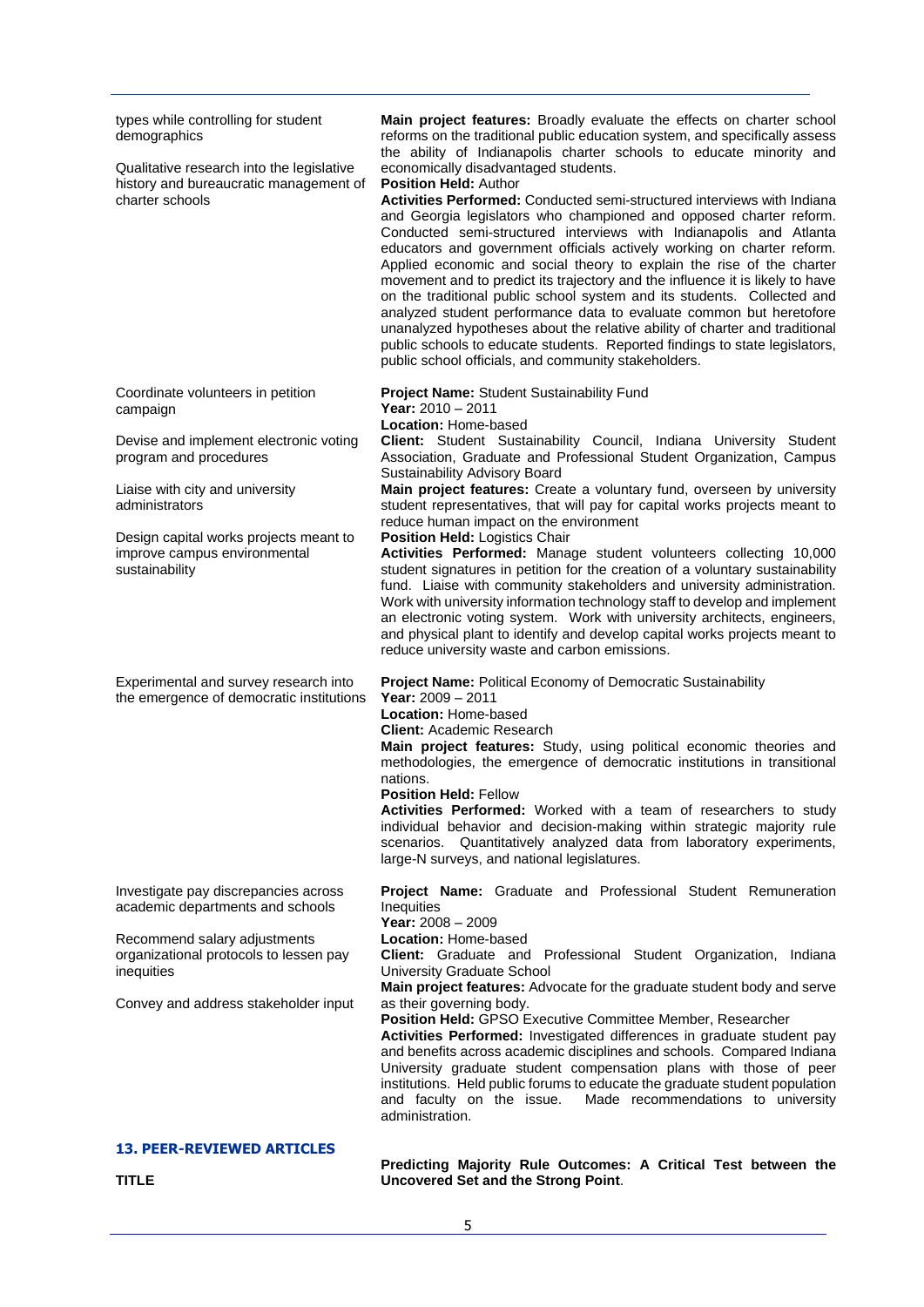**STATUS** CO-AUTHORS

*Journal of Theoretical Politics*, 27(4):650–672. 2015. William Bianco, Nicholas D'Amico, Christopher Kam, Itai Sened, Regina Smyth

## **Estimating State and Sub-State Economic Effects of a Carbon Dioxide Tax Policy: Application of a New Multi-Region Energy-Economy Econometric Model**

*Regional Science, Policy and Practice*, 7(3):119–139. 2015. Sanya Carley, Kenneth Richards, Barry Rubin, David Warren, Zach **Wendling** 

**Local and Long-Distance Scenarios in the Voluntary Contribution Mechanism: Heterogeneity in Group Marginal Per Capita Return** Under review Ursula Krietmair

**A Tool for All People but Not All Occasions: How Voting Heuristics Interact with Political Knowledge and Environment** Under review Nicholas D'Amico

**Just Deserts? American Bias and Optimism about Economic Justice** Under review

## **14. CONFERENCE PRESENTATIONS**

# **CONFERNCE**

PRESENTATION, YEAR

# **American Political Science Association**

- The Role of Morality in Economic Redistribution, 2014
- Heuristics and Sophistication in the Voting Booth, 2012

## **Midwest Political Science Association**

- Desert and Voluntary Redistribution, 2014
- Hail the Meritocrat: Faith and Fairness in the American Economy, 2013
- Heuristics and Sophistication in the Voting Booth, 2012
- Voting: See It Now in Two Dimensions, 2011

# **Workshop in Political Theory and Public Policy**

- What We Deserve: How Our Definitions of Economic Justice Influence Redistribution, 2014
- Constitutions & Education: Building & Burning Bridges in Burma, 2008
- Choosing Your Public: A Look at Charter Schools and Exclusion, 2007

# **Assoc. for the Advancement of Sustainability in Higher Education**

Constitutional Structure in Sustainable Collaborations, 2010

# **Jordan River Economic Conference**

 When Schools Compete: Charter Schools and Their Effects on Traditional Public Education, 2007

## **15. TEACHING EXPERIENCE**

**COURSE**

POSITION, YEAR

**Introduction to the Political Economies of the Near East (PPAD 5199)** Instructor, 2017 **Applied Quantitative Analysis (PPAD 509)** Instructor, 2017 **The Role of Government in a Market-Oriented Economy (PPAD 503)** Instructor, 2017 **Policy Analysis and Program Evaluation (PPAD 515)** Instructor, 2016 **Masters Thesis Research Seminar (PPAD 598)** Instructor, 2016 **Politics and Philosophy: Theories of Justice (PH155)** Instructor, 2016 **Making Public Policy (11.002J / 17.30J)** Instructor, 2015 **Statistical Analysis for Effective Decision-making (V506)**